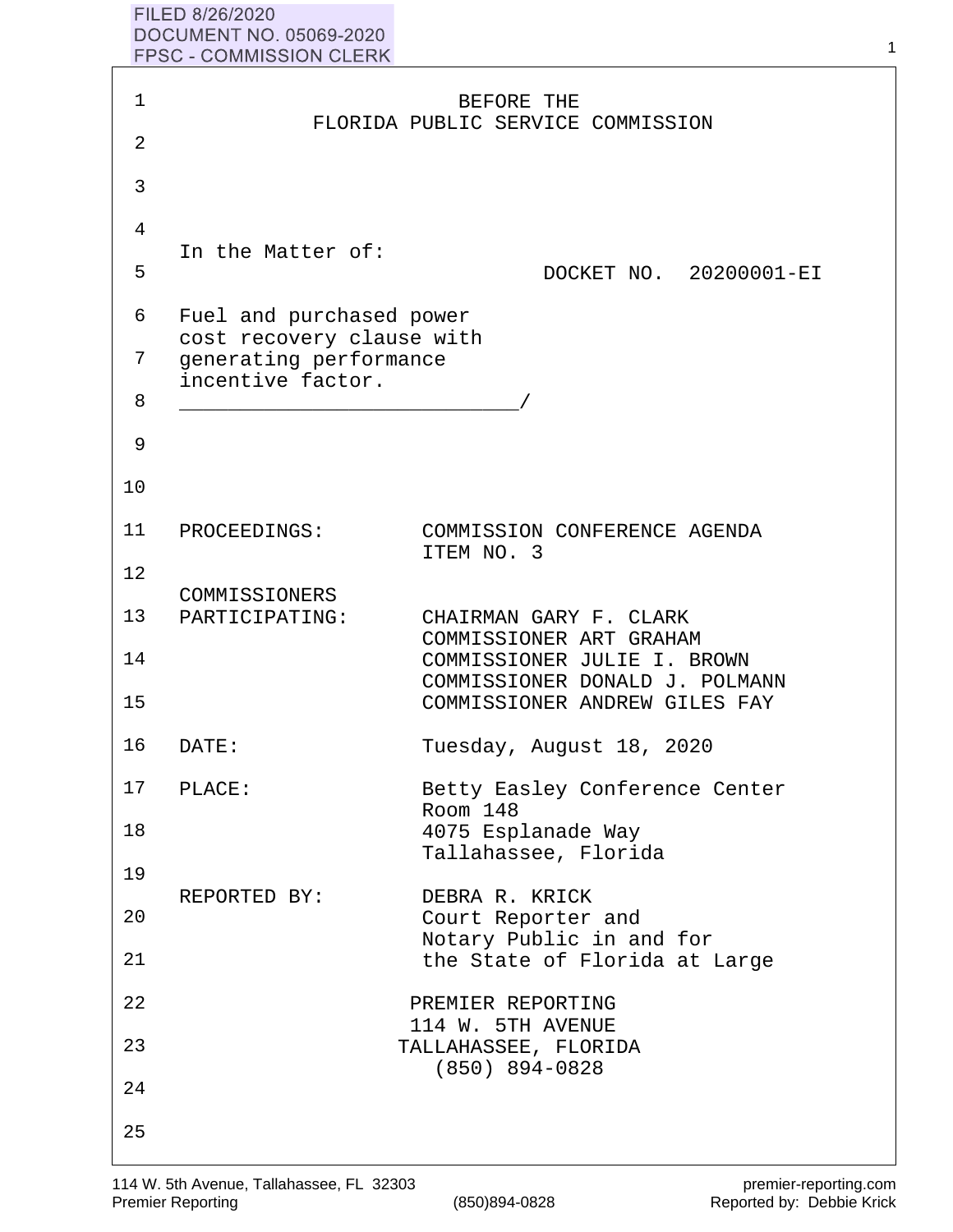P R O C E E D I N G S CHAIRMAN CLARK: Good morning. I would like to welcome everyone to this Tuesday, August 18th, Agenda Conference, and also a Special Agenda Conference that will be held immediately following this one. And at this time, before we begin our meeting, I am going to ask Commissioner Graham, if he would, to give our invocation this morning, and I will lead us in the Pledge of Allegiance. Commissioner Graham. (Invocation and Pledge of Allegiance.) CHAIRMAN CLARK: Thank you. You may be seated. All right. We will call this meeting to order. Items No. 1, 5, 6 and 7 are on the move staff list. Staff has also informed me that, at Commissioner Polmann's request, we are going to defer Item No. 3, if that's in agreement with everyone, which leaves us Items No. 2 and 4 that will be moved to the end for discussion. (Agenda item concluded.)